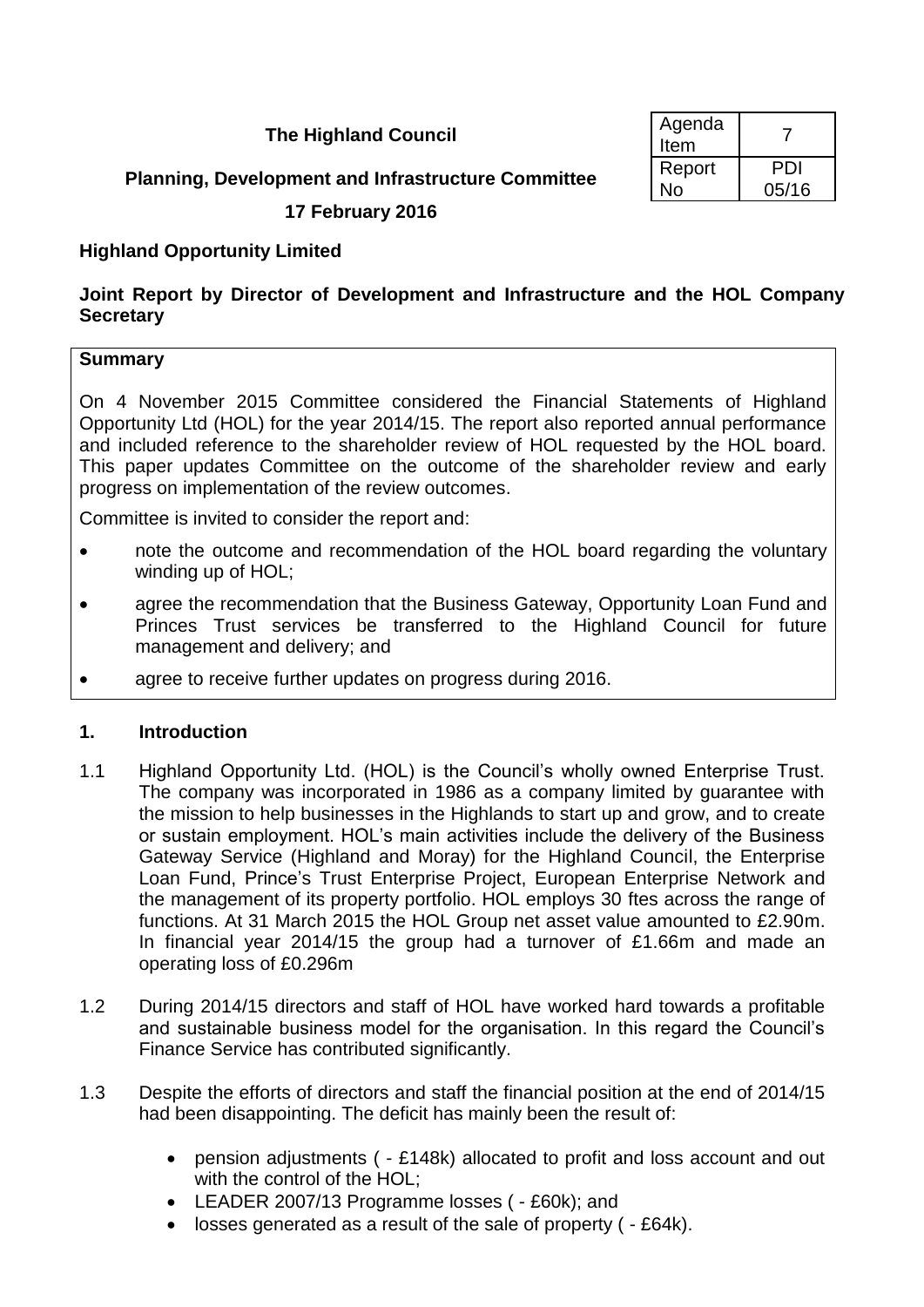- 1.4 Given the above, and the financial constraints on the Council, a meeting of the HOL board on 28 August 2015 agreed that a shareholder review of HOL should be undertaken by Highland Council, and on 2 October 2015 the scope of that review was agreed by the board. The agreed scope is attached at **appendix 1** for information.
- 1.5 In line with the agreed scope an internal cross service review group was established to consider the options that were within scope. The HOL board received interim updates as progress was made and the final report and recommendations were considered by the Board on 15 December 2015 and 14 January 2016. On 14 January 2016 the Board reluctantly agreed that in light of the financial constraints on Highland Council, and the drive for efficiency, HOL be wound up voluntarily and that reduced activity be transferred to and delivered by Highland Council.
- 1.6 The Board also agree that going forward the Highland Council should deliver:
	- Business Gateway Services (Highland and Moray);
	- The Opportunity Loan Fund (alongside the Scottish Local Authority Business Loan Fund); and
	- The Princes Trust Services.

Other activities (e.g. European Enterprise Network, property services and procurement advice) should be ceased or transferred to partner organisations.

1.7 The HOL Chief Executive and Business Manager will assist the winding up of the Company.

## **2 Early progress and transition programme**

### 2.1 Staff consultations

Initial consultation with HOL staff members took place on 9 – 15 February 2016. These consultations offered an opportunity to discuss the implications of the Board decision of 14 January 2016, transfer arrangements and TUPE. Highland Council Human Resources are supporting the consultation and TUPE processes.

Discussions have also taken place with partner organisations to explore the transfer of staff and activities that will not come to the Council.

At the time of writing all staff will be impacted by the Board decision of  $14<sup>th</sup>$ January. The activities that will transfer to the Highland Council mean that the majority of staff are expected to transfer with related activities. Staff consultation will determine exactly how many staff will/will not transfer to the Highland Council but at the time of writing it is anticipated that around  $4 - 6$  staff will be made redundant from HOL. These staff members will join the Highland Council redeployment register.

### 2.2 Communications

The Chairman of HOL has already issued a statement to staff informing them of the Board's decision (**appendix 2**).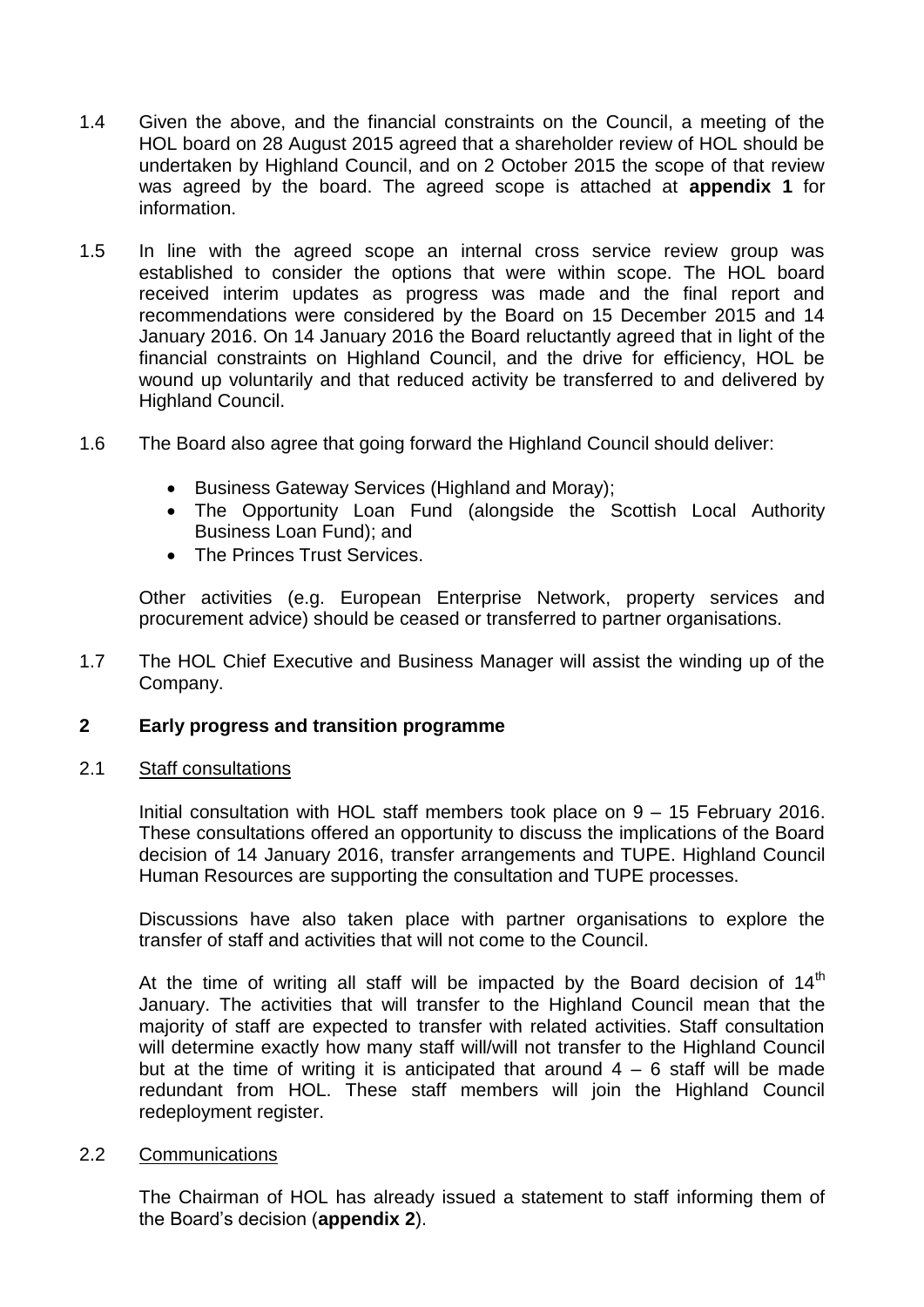A press notice to coincide with the issue of Committee papers has been issued (**appendix 3**), and a communications strategy is being developed to allow the communication of information and change to HOL partners and clients in a timely manner.

2.3 Property

Recent reports on property (condition and options appraisal) will inform the disposal or transfer of HOL's property portfolio.

#### 2.4 Transitions programme

The winding up of HOL and the transfer of activities will take place during 2016/17 with the broad focus being:

- transfer of Business Gateway, the Opportunity Loan Fund and The Prince's Trust for delivery by Highland Council by 1 April 2016;
- winding up or transfer of activities not transferring to Highland Council by 31 December 2016 (para 1.5); and
- disposal of properties and where appropriate transfer of related activity by 31 December 2016.

Winding up, striking off and transfer of remaining assets to Highland Council by 31 December 2016.

### **3. Implications**

## 3.1 Resources

As HOL staff will transfer with activities and budgets there are no significant resource implications anticipated as a result of the HOL Board's decision of 14<sup>th</sup> January. HOL activitities will sit within existing Development and Infrastructure teams and will be managed within existing structures. Support services (Finance) will be provided in house at no additional cost.

The Board's decision to voluntarily wind up Highland Opportunity Ltd is expected to realise a budget savings of £100k. The saving appears within the Planning, Development and Infrastructure service savings (D&I/8) which will form part of the Council's proposed budget, to be discussed at Full Council on 25 February.

### 3.2 Legal, Risk, Gaelic, Climate Change/Carbon Clever and equality There are no legal, risk, Gaelic climate change/Carbon Clever or equality implications arising from this report.

#### 3.3 Rural

Throughout the review process directors of HOL have been keen to ensure that the impacts on rural service delivery are kept to an absolute minimum. It is proposed that those in rural areas receiving the support of Business Gateway, the Opportunity Loans Funds and the Prince's Trust continue to do so at a similar level.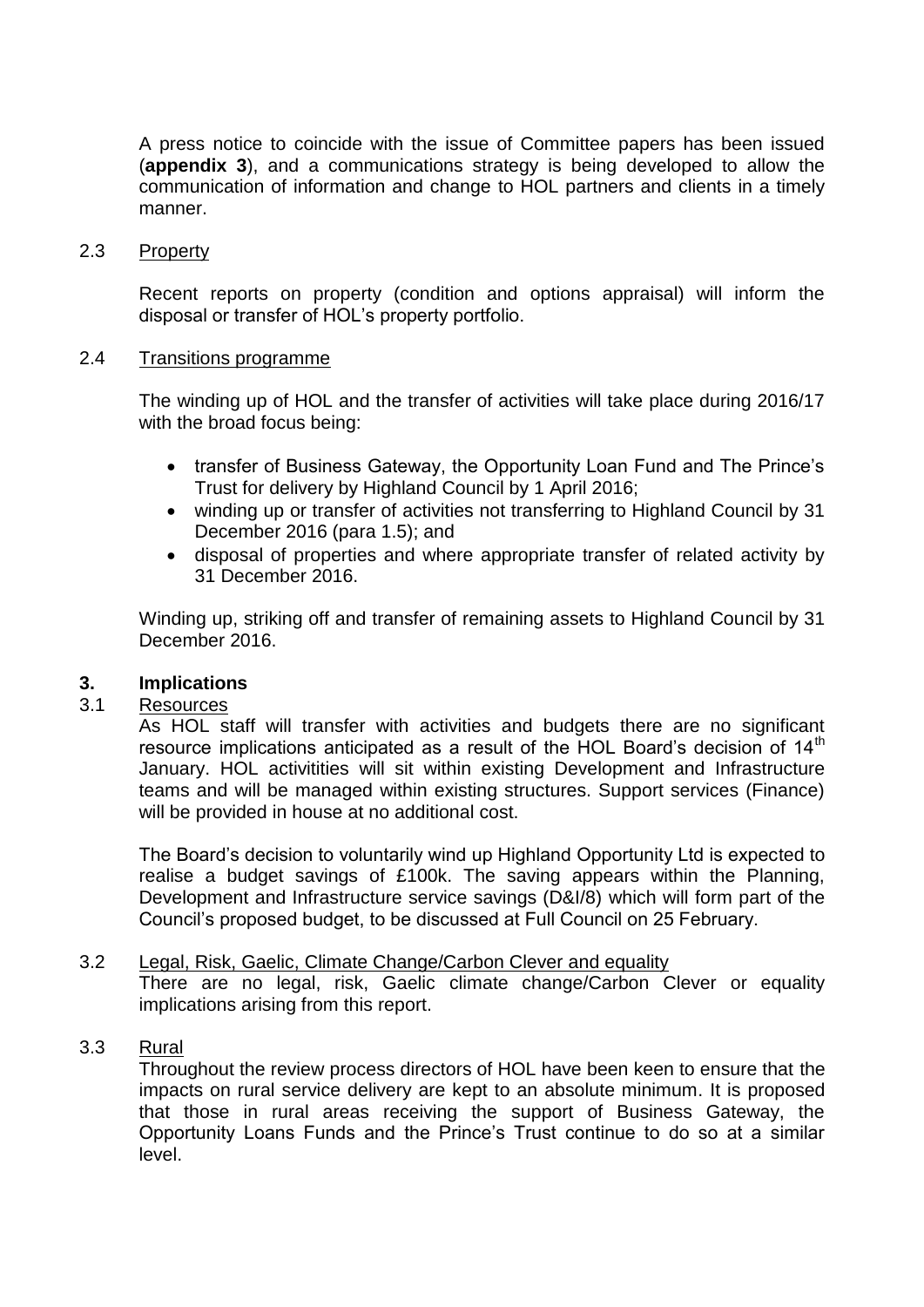# **RECOMMENDATION**

Committee is invited to:

- note the outcome and recommendation of the HOL board regarding the voluntary winding up of HOL;
- agree the recommendation that the transfer the Business Gateway, Opportunity Loan Fund and Princes Trust services be transferred to the Highland Council for future management and delivery; and
- agree to receive further updates on progress during 2016.

Designation: Director of Development and Infrastructure

Date: 2 February 2016

Author: George Hamilton, Head of Environment & Economic Development

(Ext: 2252)

### Background papers:

- (a) Shareholder review. Scope agreed by Highland Opportunity Board 2 October 2015.
- (b) Statement from the Chair of Highland Opportunity Ltd 18 January 2016.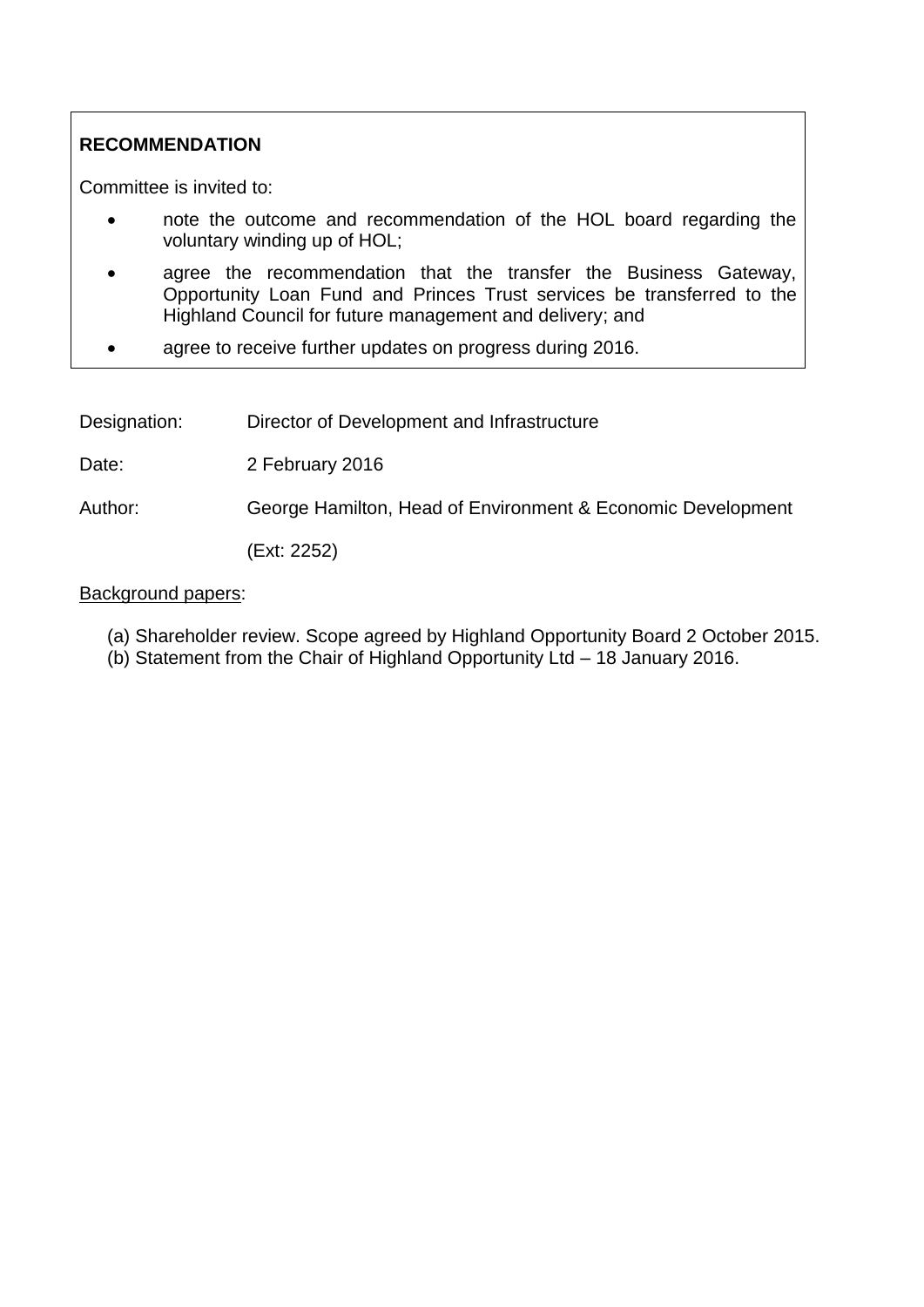Appendix 1

# **Highland Opportunity Ltd Shareholder Review**

### 1.0**Background**

Following some unexpected financial statements in the annual accounts, the board of Highland Opportunity Ltd has concerns and wishes to test the reliability of the organisations financial recovery plans and has therefore agreed (28<sup>th</sup> August 2015) to review the organisation and its financial position. The board also felt the company shareholder (HC) might use the opportunity to review whether HOL was the most effective way to deliver current services for HC. The board therefore requested that the Highland Council:

- Consider HOL as the vehicle for efficient delivery of current services.
- Review HOL's financial recovery plan and its realistic contribution towards future financial sustainability.

### 2.0 **Scope**

- All financial aspects, activities, assets and structure of the HOL organisation are within scope.
- Consultation should take place with appropriate HOL staff, customers, partners and board members.

#### 3.0 **Review process**

The review will be conducted by an internal HC team comprising representatives from:

- Development and Infrastructure (Business Gateway and Property)
- Finance
- Corporate Development (Legal advice and Human Resources)

### 4.0 **Options in scope**

The following options are identified as the most appropriate:

- Consider any appropriate additional activities HOL could deliver for HC
- Retain current organisation, structure, assets and activities
- Retain HOL but with reduced activity
- Bring activity in house, retaining current activity
- Bring in house with reduced activity

### 5.0 **Governance**

- Scope agreed with HOL board (Chair and Vice Chair) Sept 2015
- Interim progress briefings to HOL board members Oct/November/Dec 2015
- Draft final report and recommendations to HOL board December 2015
- Final report and recommendations to PDI Committee for approval February 2016

### 5.0 **Timescales**

• Approved report and recommendations implemented from  $1<sup>st</sup>$  April 2016.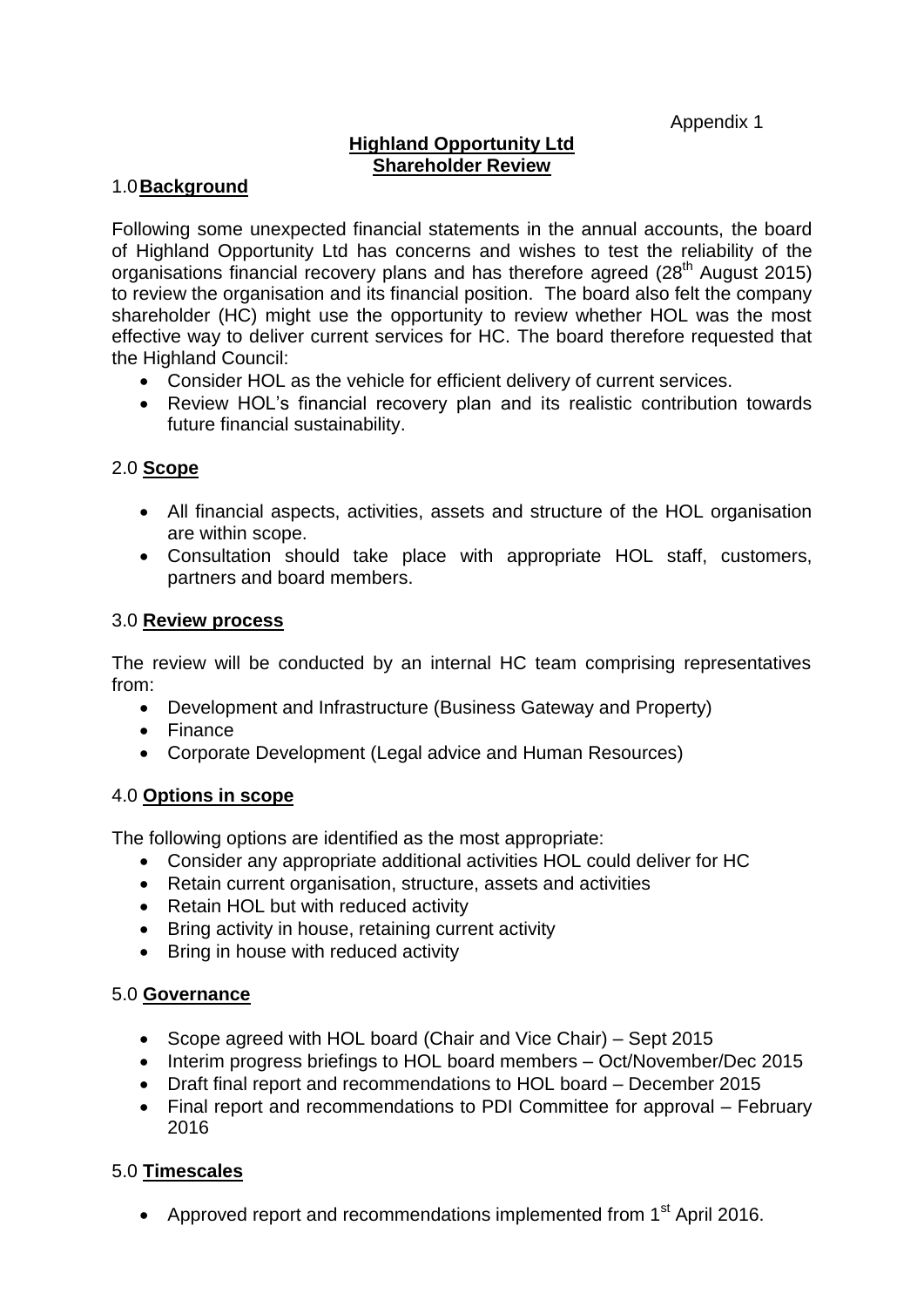#### Appendix 2

#### **Statement from the Chair of Highland Opportunities Ltd**

#### **Colleagues**

The HOL Board met on 14<sup>th</sup> January to consider the review of HOL which has been undertaken by the Highland Council. I am writing to confirm that the Board has agreed, with considerable regret, to commence the wind up of HOL and its subsidiaries and the transfer of some services to the Highland Council, and also to explain to you why we have had to make this difficult decision.

#### **Shareholder Review**

The Shareholder Review was requested by the Board last autumn with the objectives of:-

- Considering whether HOL was an efficient way to continue to run services, and
- Whether HOL's Financial Recovery Plan was realistic and would contribute towards the company becoming sustainable in the future.

The Review considered four options:-

- A The current HOL organisation, structure, assets and activities should be retained
- B HOL should be retained but with reduced activity
- C The activity should be brought in-house, retaining all current services
- D The activity should be brought in-house, retaining only reduced activities

The recommendation of the Review was for Option D. This means that HOL is wound up and most of its activity transferred to Highland Council – namely Business Gateway, the business loan fund and the Prince's Trust Enterprise Programme.

The Board considered all the options carefully and raised a number of issues with officers about the figures and assumptions under-pinning the recommendation. Board Members all voiced their support for the organisation and the valuable work it has done and continues to do across the Highlands. The decision we have taken in no way reflects on the services delivered by HOL and infact the Board is very much committed to ensuring front-line services continue.

#### **However the Board, with regret, did go on to make the decision to agree Option D and to bring some activity in-house and to wind up the company.**

Undoubtedly the key issue which influenced this decision is the recognition that the current financial reductions facing the Scottish public sector is having a significant and detrimental impact on the Highland Council which is now having to make some extremely difficult choices about where it can reduce budgets and where it needs to continue to deliver services.

The Board has had to prioritise front-line services and accept that the cost of management and administrative overheads need to be radically reduced. This mirrors the decisions that Highland Council will have to make over the next few weeks as it seeks to balance its own budget.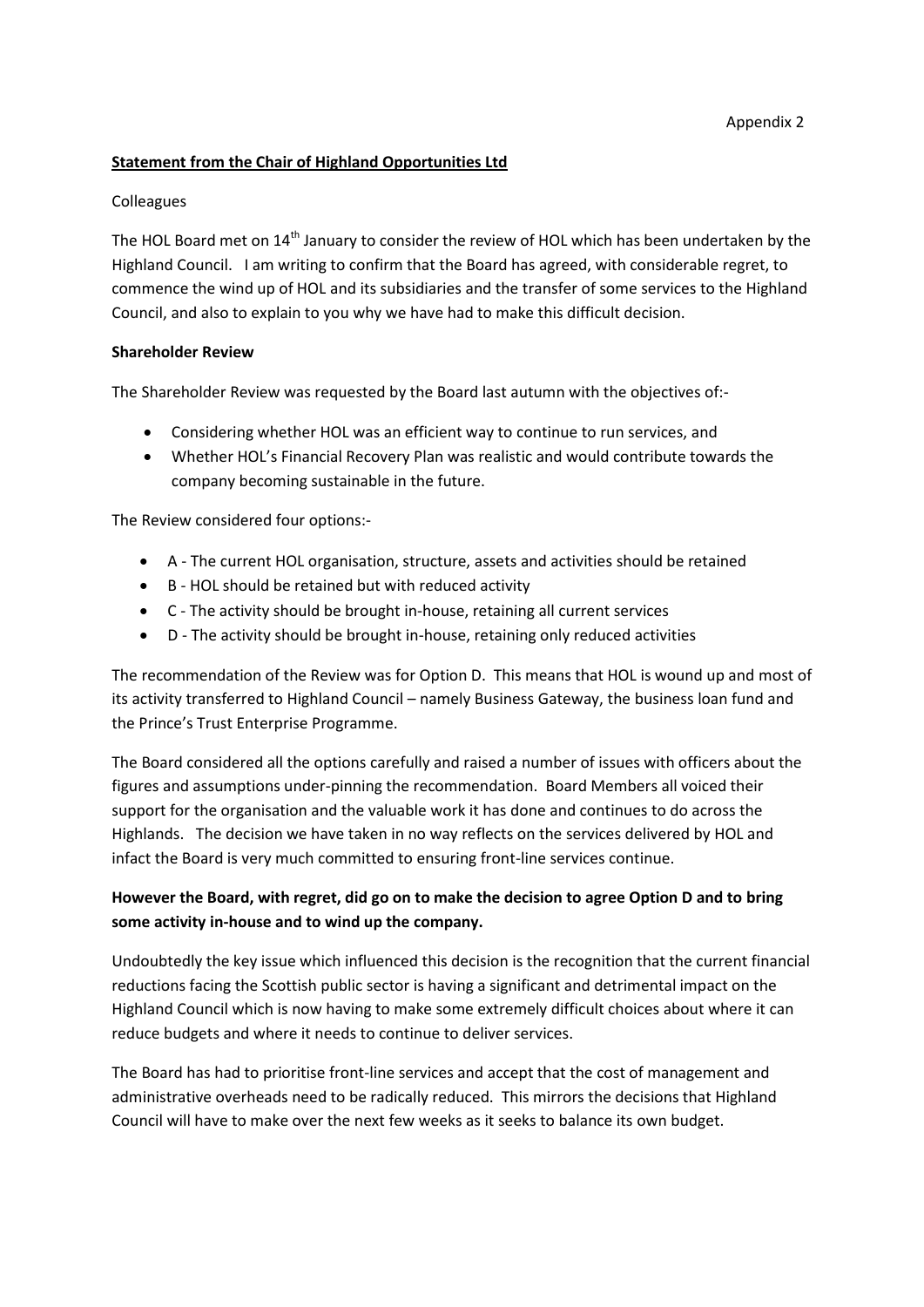I appreciate this decision will cause considerable uncertainly and concern for you and your families and the Board is very mindful that it needs to support you, the best it can, through this difficult period.

The Board has now asked officers from the Council to work with the CEX and Company Secretary of HOL to put in place a plan for the transition of services to the Council and for the transfer and/or winding up of the other services. This will include support for staff and a commitment to keep you informed of the decisions we are making which will have an impact on your future. The intention is to conclude this work over the next 6 months.